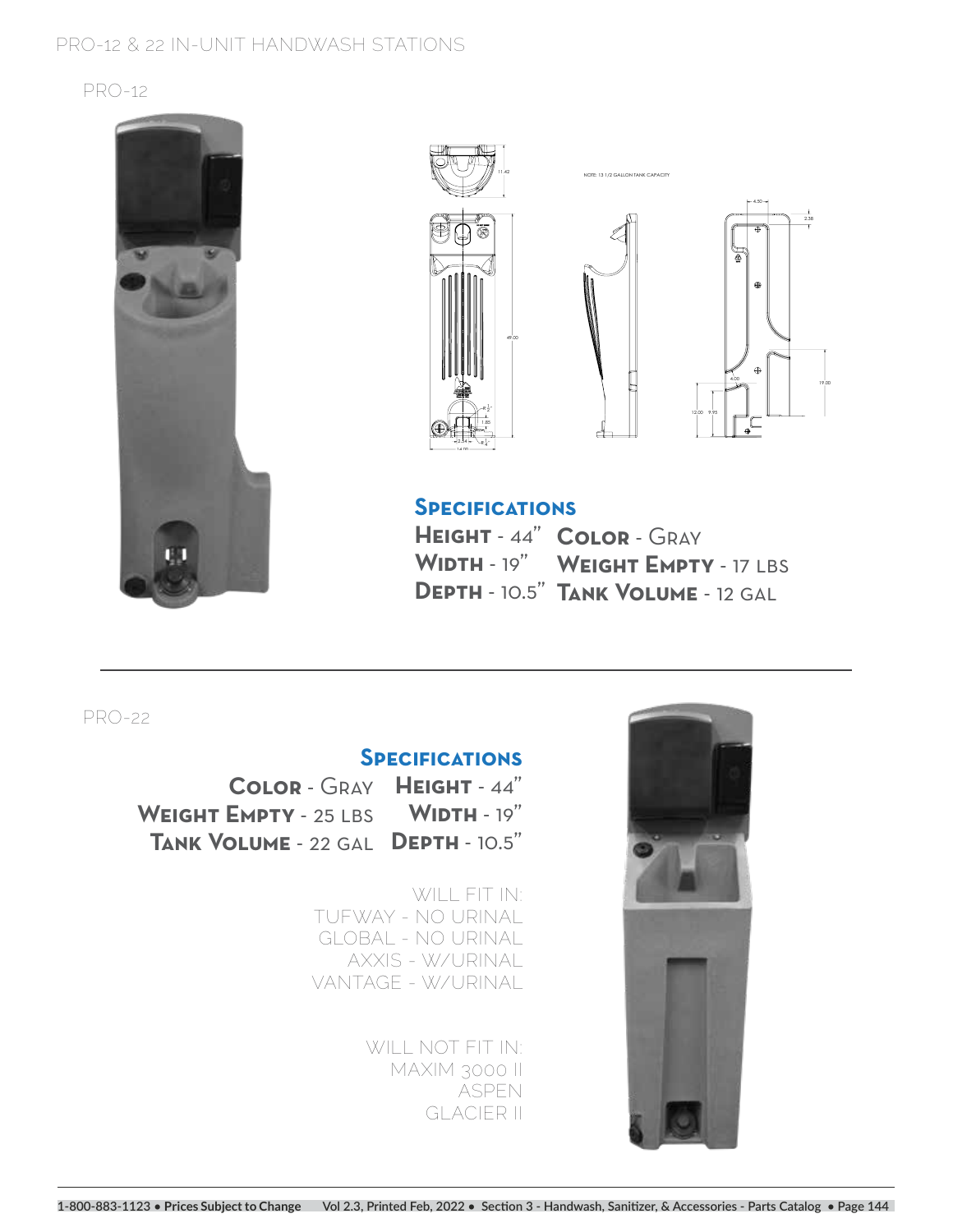### **PRO-12 & 22 IN-UNIT HANDWASH STATIONS**

| <b>REV</b><br><b>ITEM#</b>     | QPU            | <b>DESCRIPTION</b>                                      |  |  |  |  |
|--------------------------------|----------------|---------------------------------------------------------|--|--|--|--|
| <b>PRO 12 HANDWASH STATION</b> |                |                                                         |  |  |  |  |
| 8592-605-99                    |                | PRO 12 HANDWASH STATION KIT (WITH HARDWARE & DECAL)     |  |  |  |  |
| 1140-699                       | 1              | SINK BRACKET FLOOR                                      |  |  |  |  |
| 1937-699                       | 2              | SCREW: PHILLIPS PAN HD 6X1/2 SS                         |  |  |  |  |
| 1124-699                       | 1              | DECAL: NOT FOR DRINKING OR COOKING                      |  |  |  |  |
| 22407                          | $\mathbf{1}$   | SCREW-1/4-20X1-1/2TRUSS                                 |  |  |  |  |
| 18718                          | 1              | SCREW: 1/4-20 X1" PHD PAN SS                            |  |  |  |  |
| 1712-699                       | 2              | WASHER: FENDER 1/4 X 1 SS                               |  |  |  |  |
| 1713-699                       | 2              | WASHER: 1/4" STAINLESS FLAT                             |  |  |  |  |
| 1751-699                       | 2              | <b>NUT: ACORN 1/4-20</b>                                |  |  |  |  |
| 1776-699                       | 1              | SPACER: NYLON 1/2" ODX 1/4" IDX3/4 L UPPER DOOR CLOSER  |  |  |  |  |
|                                |                | <b>PRO 22 HANDWASH STATION</b>                          |  |  |  |  |
| 8241-605-99                    |                | PRO 22 HANDWASH STATION KIT (WITH HARDWARE & DECAL)     |  |  |  |  |
| 1140-699                       | $\mathbf{1}$   | <b>SINK BRACKET FLOOR</b>                               |  |  |  |  |
| 1937-699                       | 2              | SCREW: PHILLIPS PAN HD 6X1/2 SS                         |  |  |  |  |
| 1124-699                       | $\mathbf{1}$   | DECAL: NOT FOR DRINKING OR COOKING                      |  |  |  |  |
| 22407                          | 1              | SCREW-1/4-20X1-1/2TRUSS                                 |  |  |  |  |
| 18718                          | $\mathbf{1}$   | SCREW: 1/4-20 X1" PHD PAN SS                            |  |  |  |  |
| 1712-699                       | 2              | WASHER: FENDER 1/4 X 1 SS                               |  |  |  |  |
| 1713-699                       | 2              | WASHER: 1/4" STAINLESS FLAT                             |  |  |  |  |
| 1751-699                       | 2              | <b>NUT: ACORN 1/4-20</b>                                |  |  |  |  |
| 1776-699                       | $\mathbf{1}$   | SPACER: NYLON 1/2" ODX 1/4" IDX3/4 L UPPER DOOR CLOSER  |  |  |  |  |
| 8300-505                       |                | PRO 22 WITH PROMOUNT KIT                                |  |  |  |  |
| 8301-799-K                     | $\mathbf{1}$   | PROMOUNT KIT, NO SINK                                   |  |  |  |  |
| 1140-699                       | 1              | SINK BRACKET FLOOR                                      |  |  |  |  |
| 1937-699                       | 2              | SCREW: PHILLIPS PAN HD 6X1/2 SS                         |  |  |  |  |
| 1124-699                       | 1              | DECAL: NOT FOR DRINKING OR COOKING                      |  |  |  |  |
| 8305-505                       |                | GAP COMPLIANT HANDWASH KIT W/PRO 22                     |  |  |  |  |
| 1936-699                       | 2              | SCREW: 1/4-20 X .5 PHILLIPS PAN HEAD SS WITH LOCK PATCH |  |  |  |  |
| 1616-699                       | $\mathbf{1}$   | ELBOW, 3/4 MP X 1/2 BARBED WHITE NYLON                  |  |  |  |  |
| 1751-699                       | $\overline{2}$ | <b>NUT: ACORN 1/4-20</b>                                |  |  |  |  |
| 18718                          | 2              | SCREW: 1/4-20 X1" PHD PAN SS                            |  |  |  |  |
| 1713-699                       | 2              | WASHER: 1/4" STAINLESS FLAT                             |  |  |  |  |
| 1141-699                       | $\mathbf{1}$   | SINK BRACKET: FOR SINK BACK FOR VANTAGE INSTALLATION    |  |  |  |  |
| 22199                          | 2              | RIVET: TRI-CLAMP AL0625ATB (VANTAGE ASSEMBLY)           |  |  |  |  |
| 1138-599                       | $\mathbf{1}$   | SINK BRACKET: WALL MOUNT FOR VANTAGE UNIT               |  |  |  |  |
| 1712-699                       | 2              | WASHER: FENDER 1/4 X 1 SS                               |  |  |  |  |
| 1707-699                       | 2              | WASHER: 1/4" STAR ZINC                                  |  |  |  |  |
| 1712-699                       | 2              | WASHER: FENDER 1/4 X 1 SS                               |  |  |  |  |
| 1707-699                       | 2              | WASHER: 1/4" STAR ZINC                                  |  |  |  |  |
| 1712-699                       | $\overline{2}$ | WASHER: FENDER 1/4 X 1 SS                               |  |  |  |  |
| 1707-699                       | 2              | WASHER: 1/4" STAR ZINC                                  |  |  |  |  |
| 1751-699                       | $\overline{2}$ | NUT: ACORN 1/4-20                                       |  |  |  |  |
|                                |                |                                                         |  |  |  |  |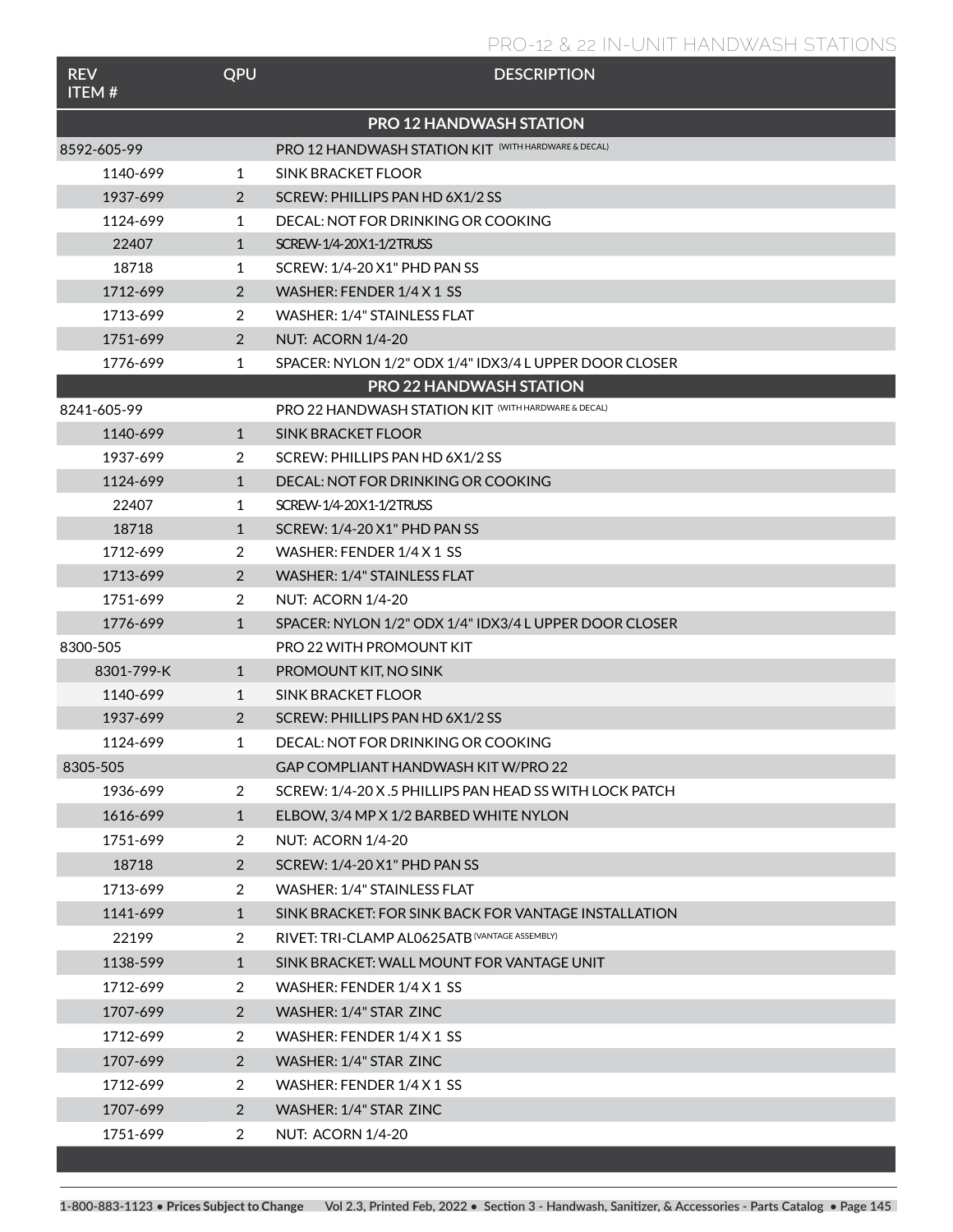## **PRO-12 & 22 IN-UNIT HANDWASH STATION PARTS CONTINUED**

| <b>REV</b><br><b>ITEM#</b> | QPU          | <b>DESCRIPTION</b>                                                                |
|----------------------------|--------------|-----------------------------------------------------------------------------------|
| 1328-699                   | $\mathbf{1}$ | BULK HEAD FITTING 3/4"                                                            |
| 1119-699                   | $\mathbf{1}$ | DECAL: EMPLOYEES MUST WASH HANDS PRIOR TO RETURNING TO WORK                       |
| 1302-505                   | $\mathbf{1}$ | BACKBOARD FOR PROMOUNT KIT                                                        |
| 8150-605                   | $\mathbf{1}$ | <b>TOWEL DISPENSER: GRAY INJECTION MOLDED</b>                                     |
| 1038-699                   | 1            | PADLOCK WITH KEY                                                                  |
| 23048                      | $\mathbf{1}$ | MIRROR 6" X 8" STAINLESS STEEL                                                    |
| 9851-699                   | $\mathbf{1}$ | DISPENSER: SPRAY SOAP - 400 ML BAG                                                |
| 9853-699                   | $\mathbf{1}$ | REFILL: ANTI-BACTERIAL SPRAY SOAP - 400 ML BAG                                    |
| 1937-699                   | 12           | SCREW: PHILLIPS PAN HD 6X1/2 SS                                                   |
| 1713-699                   | 2            | WASHER: 1/4" STAINLESS FLAT                                                       |
| 1751-699                   | 2            | <b>NUT: ACORN 1/4-20</b>                                                          |
| 1946-699                   | 2            | SCREW: 1/4-20 X 1"SS PHILLIPS FLAT HEAD WITH LOCK PATCH                           |
|                            |              | <b>PUMPS &amp; ACCESSORIES</b>                                                    |
| 1005-699                   |              | TIP TOE PUMP FOR SUPERTWIN                                                        |
| 18879                      |              | SERVICE KIT FOR WHALE BABY FOOT PUMP                                              |
| 20508                      |              | <b>BLACK BOOT PUMP COVERING</b>                                                   |
| 1009-699                   |              | FLEX DRAW LATCH FOR SUPERTWIN                                                     |
| 1028-599-99                |              | TOWEL DISPENSER GRAY HINGE RETRO KIT                                              |
| 1028-699                   | 1            | HINGE, SS 9" X 1.5" X .050" MATERIAL (.125" DIA PIN, 1/2" CURL KNUCKLES, PIERCED) |
| 11315                      | 8            | WASHER: ALUMINUM 3/16                                                             |
| 1806-699                   | 8            | RIVET: AB64AV                                                                     |
| 22199                      | 4            | RIVET: TRI-CLAMP AL0625ATB (VANTAGE ASSEMBLY)                                     |
| 1101-699                   |              | PUMP- FOOT PUMP FOR HANDWASH STATION                                              |
| 1122-699                   |              | <b>DECAL: FOOT PUMP</b>                                                           |
| 1124-699                   |              | DECAL: NOT FOR DRINKING OR COOKING                                                |
| 1606-699                   |              | PLUG: HAND WASH STATION - 1.25" (NO O-RING)                                       |
| 1608-602                   |              | CAP - 3" BLACK FOR TAGALONG / ULTRA                                               |
| 1613-699                   |              | CAP: 2" FRESH WATER FILL CAP / ST ULTRA                                           |
| 1630-699                   |              | PLUG: HAND WASH STATION - 1.25" (WITH O-RING)                                     |
| 1606-699                   | $\mathbf{1}$ | PLUG: BLACK HAND WASH STATION - 1.25" (NO O-RING)                                 |
| 1631-699                   | $\mathbf 1$  | O-RING (FOR 1.25 INCH PLUG)                                                       |
| 8005-603                   |              | TRASH CAN: BLUE FOR SUPERTWIN                                                     |
| 8012-605                   |              | HANDS FREE BASIN ASSEMBLY 7'                                                      |
| 8019-505                   |              | 36" HANDS FREE AG BASIN ASSEMBLY                                                  |
| 8150-605                   |              | TOWEL DISPENSER: GRAY INJECTION MOLDED                                            |
| 8152-699                   |              | SINGLE-FOLD TOWEL (NATURAL) - 4,000 / CASE                                        |
| 8153-600-99H               |              | TOWEL DISPENSER: WHITE-JUMBO COMPLETE (HANDWASH STATION INSTALLATION)             |
| 8153-600                   | 1            | TOWEL DISPENSER: WHITE - JUMBO                                                    |
| 17436                      | $\sqrt{3}$   | RIVET: 688 TRI-BULB (COAT HOOK, MIRROR, SLIDE LATCH BRACKET)                      |